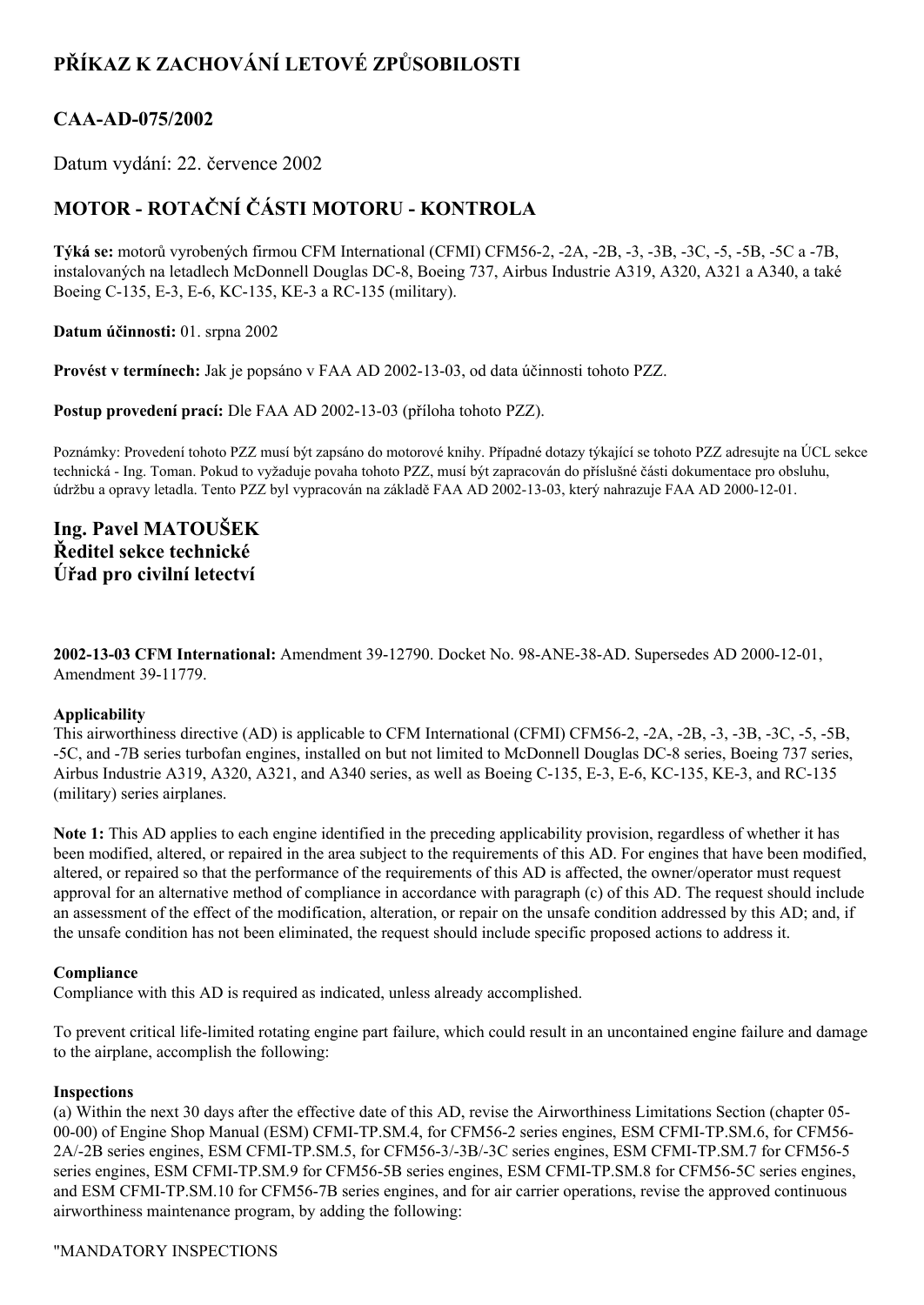$(1)$  Perform inspections of the following parts at each piece-part opportunity in accordance with the Inspection/Check section instructions provided in the applicable manual sections listed below:

| <b>Engine models</b><br>All Models                         | Part name<br>Fan Disk (All Part Numbers<br>(P/N)  | <b>Engine manual section</b><br>$72 - 21 - 03$ | Inspection<br>Disk Fluorescent Penetrant<br>Inspection (FPI) and<br>Disk Bore and Dovetail |
|------------------------------------------------------------|---------------------------------------------------|------------------------------------------------|--------------------------------------------------------------------------------------------|
| All Models                                                 | Fan Shaft (All P/N)                               | 72-22-01                                       | <b>Eddy Current Inspection</b><br>(ECI).<br>Magnetic Particle Inspection                   |
| CFM56-2, -2A, -2B, -3, -3B, HPT Disk (All P/N)<br>and -3C. |                                                   | 72-52-02                                       | $(MPI)$ .<br>FPI, Disk Bore ECI and<br>Disk Rim Bolt Hole(s) ECI.                          |
| $CFM56-5,-5B, -5C,$ and $-7B$ HPT Disk (All P/N)           |                                                   | 72-52-02                                       | FPI, Disk Bore ECI.                                                                        |
| <b>CFM56-2</b>                                             | HPT Front Rotating Air Seal 72-52-03<br>(All P/N) |                                                | FPI, Seal Bore ECI and Bolt<br>Hole(s) or Focused FPI as<br>applicable.                    |
| CFM56-2A, -2B, -3, -3B,<br>and<br>$-3C$ .                  | HPT Front Rotating Air Seal 72-52-03<br>(All P/N) |                                                | FPI, Seal Bore ECI and Bolt<br>Hole(s) ECI.                                                |
| CFM56-5, -5B, -5C, and<br>$-7B$                            | HPT Front Rotating Air Seal 72-52-03<br>(All P/N) |                                                | FPI, Seal Bore ECI and Bolt<br>Hole(s) Focused FPI.                                        |
| All Models                                                 | HPC Stage 1-2 Spool (All<br>P/N                   | $72 - 31 - 04$                                 | FPI.                                                                                       |
| All Models                                                 | HPC Stage 3 Disk (All P/N)                        | $72 - 31 - 05$                                 | FPI.                                                                                       |
| All Models                                                 | HPC Stage 4-9 Spool (All<br>P/N                   | $72 - 31 - 06$                                 | FPI.                                                                                       |
| All Models                                                 | HPC Front Shaft (All P/N)                         | $72 - 31 - 07$                                 | <b>FPI</b>                                                                                 |
| All Models                                                 | HPC Rear (CDP) Air Seal<br>(All P/N)              | $72 - 31 - 08$                                 | FPI.                                                                                       |
| All Models                                                 | LPT Stage 1 Disk (All P/N)                        | 72-54-03                                       | FPI.                                                                                       |
| All Models                                                 | LPT Stage 2 Disk (All $P/N$ )                     | 72-54-03                                       | FPI.                                                                                       |
| All Models                                                 | LPT Stage 3 Disk (All P/N)                        | 72-54-03                                       | <b>FPI</b>                                                                                 |
| All Models                                                 | LPT Stage 4 Disk (All P/N)                        | 72-54-03                                       | FPI.                                                                                       |
| <b>CFM56-5C</b>                                            | LPT Stage 5 Disk (All $P/N$ )                     | 72-54-03                                       | FPI.                                                                                       |
| All Models                                                 | <b>LPT Rotor Support (All</b><br>P/N              | 72-54-05                                       | FPI.                                                                                       |
| All Models                                                 | LPT Shaft (All P/N)                               | 72-55-01                                       | MPI.                                                                                       |
| CFM56-2, -2A, -2B, -3, -3B<br>and $-3C$ .                  | LPT Stub Shaft (All P/N)                          | 72-55-02                                       | FPI.                                                                                       |

(2) For the purposes of these mandatory inspections, piece-part opportunity means:

(i) The part is considered completely disassembled when accomplished in accordance with the disassembly instructions in the manufacturer's engine manual; and

(ii) The part has accumulated more than 100 cycles in service since the last piece-part opportunity inspection, provided that the part was not damaged or related to the cause for its removal from the engine."

(b) Except as provided in paragraph (c) of this AD, and notwithstanding contrary provisions in Sec. 43.16 of the Federal Aviation Regulations (14 CFR 43.16), these mandatory inspections must be performed only in accordance with the Time Limits section of the manufacturer's ESM.

#### **Alternative Methods of Compliance**

(c) An alternative method of compliance or adjustment of the compliance time that provides an acceptable level of safety may be used if approved by the Manager, Engine Certification Office. Operators must submit their request through an